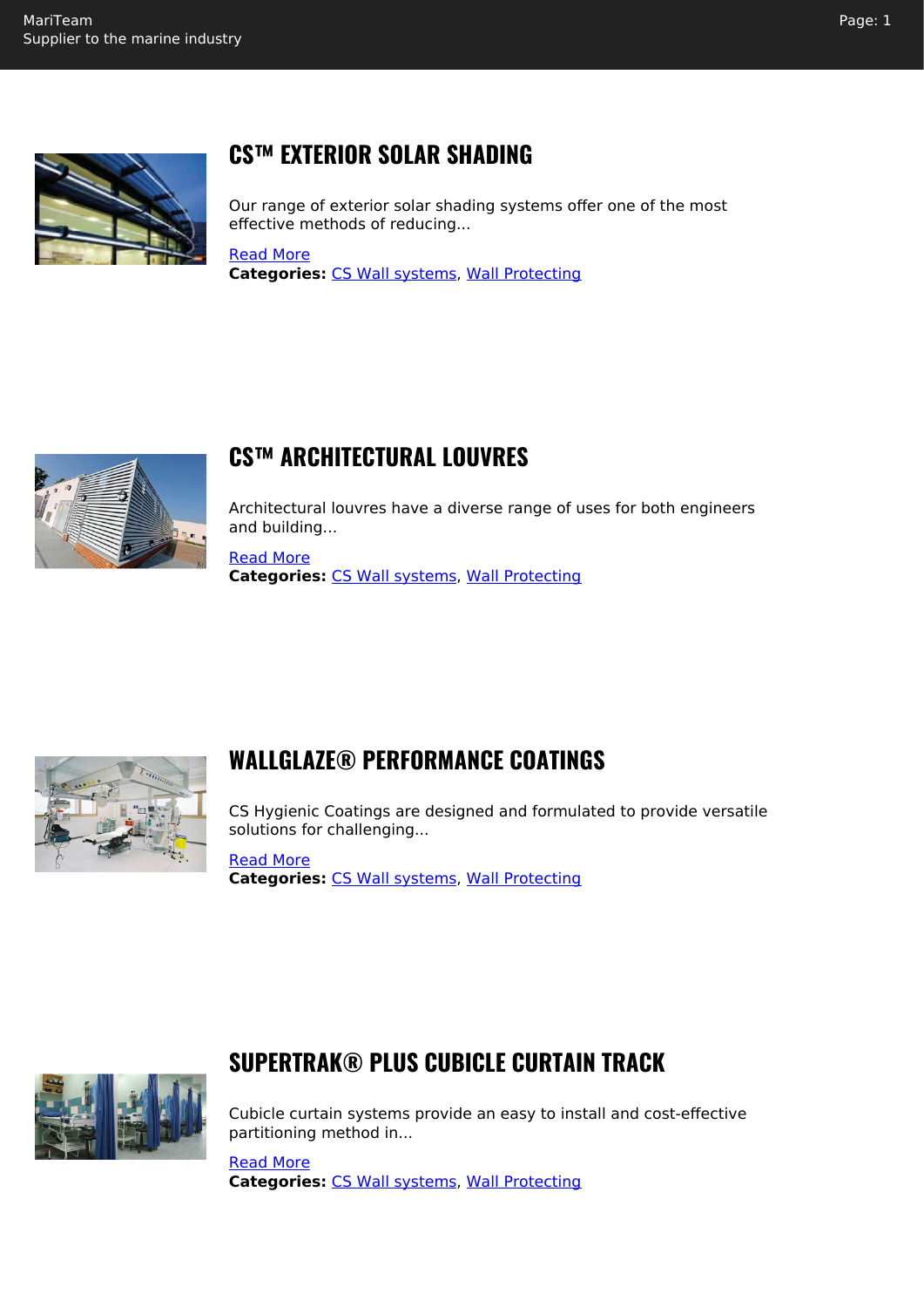

## **EXPLOVENT® EXPLOSION VENTING**

If you're involved with a facility where potentially explosive atmospheres, materials or...

#### [Read More](https://mariteam.dk/product/explovent-explosion-venting/)

**Categories:** [CS Wall systems](https://mariteam.dk/product-category/wall-protecting/cs-wall-systems/), [Wall Protecting](https://mariteam.dk/product-category/wall-protecting/)



#### **ACROVYN BY DESIGN® BESPOKE WALL COVERINGS**

Feature walls and bespoke wall coverings have long been the staple of good architectural design,...

[Read More](https://mariteam.dk/product/acrovyn-by-design-bespoke-wall-coverings/) **Categories:** [CS Wall systems](https://mariteam.dk/product-category/wall-protecting/cs-wall-systems/), [Wall Protecting](https://mariteam.dk/product-category/wall-protecting/)



#### **ACROVYN® WALL PROTECTION**

The fabric of busy environments is often subjected to extensive wear and tear, resulting in...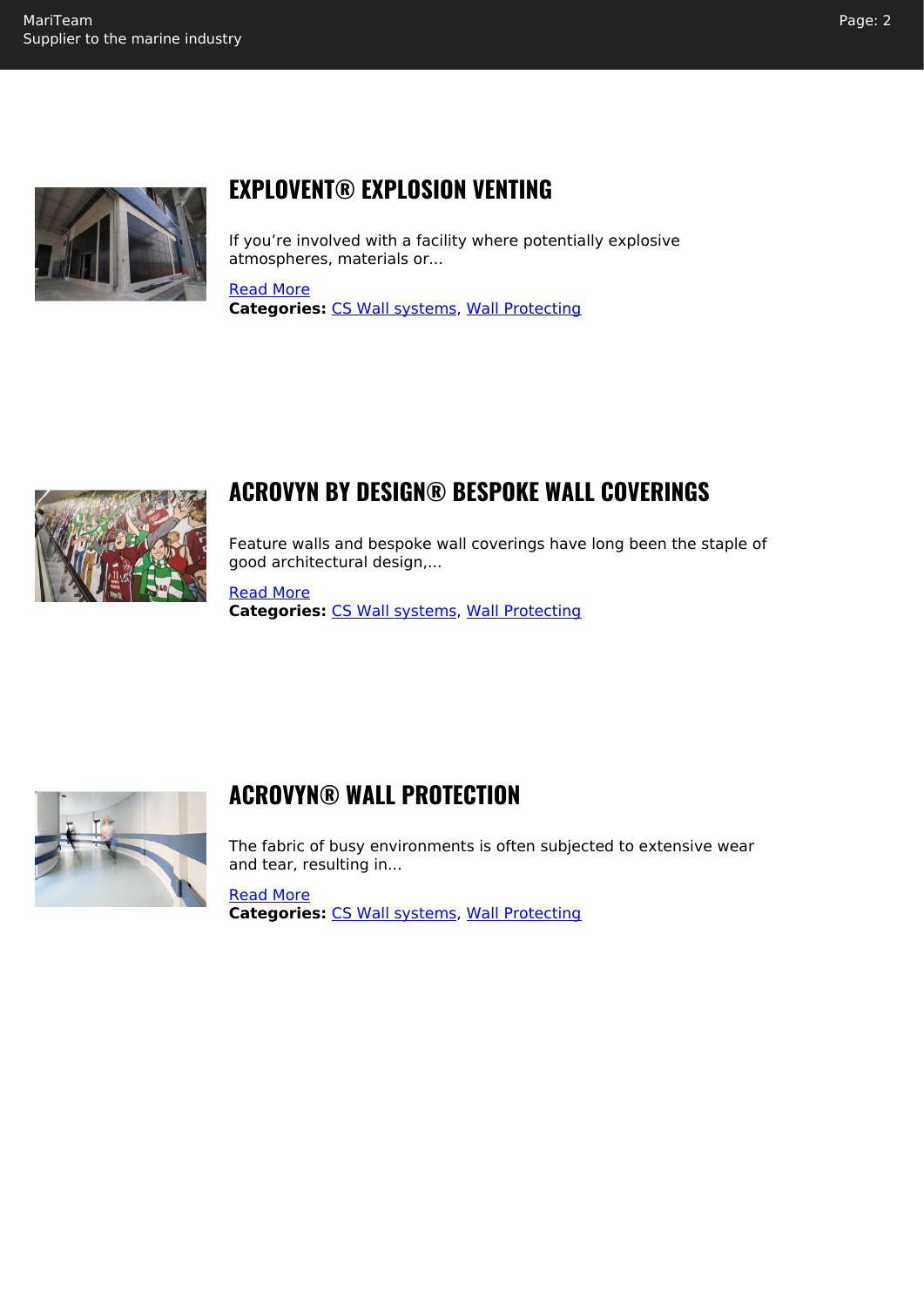

# **ACROVYN® DOORS & DOOR PROTECTION**

Doors and door frames are two of the most 'vulnerable to damage' building components and...

[Read More](https://mariteam.dk/product/acrovyn-doors-door-protection/) **Categories:** [CS Wall systems](https://mariteam.dk/product-category/wall-protecting/cs-wall-systems/), [Wall Protecting](https://mariteam.dk/product-category/wall-protecting/)



## **CS™ EXTERIOR SOLAR SHADING**

Our range of exterior solar shading systems offer one of the most effective methods of reducing...

[Read More](https://mariteam.dk/product/cs-exterior-solar-shading/) **Categories:** [CS Wall systems](https://mariteam.dk/product-category/wall-protecting/cs-wall-systems/), [Wall Protecting](https://mariteam.dk/product-category/wall-protecting/)



#### **CS™ ARCHITECTURAL LOUVRES**

Architectural louvres have a diverse range of uses for both engineers and building...

[Read More](https://mariteam.dk/product/cs-architectural-louvres/) **Categories:** [CS Wall systems](https://mariteam.dk/product-category/wall-protecting/cs-wall-systems/), [Wall Protecting](https://mariteam.dk/product-category/wall-protecting/)



## **WALLGLAZE® PERFORMANCE COATINGS**

CS Hygienic Coatings are designed and formulated to provide versatile solutions for challenging...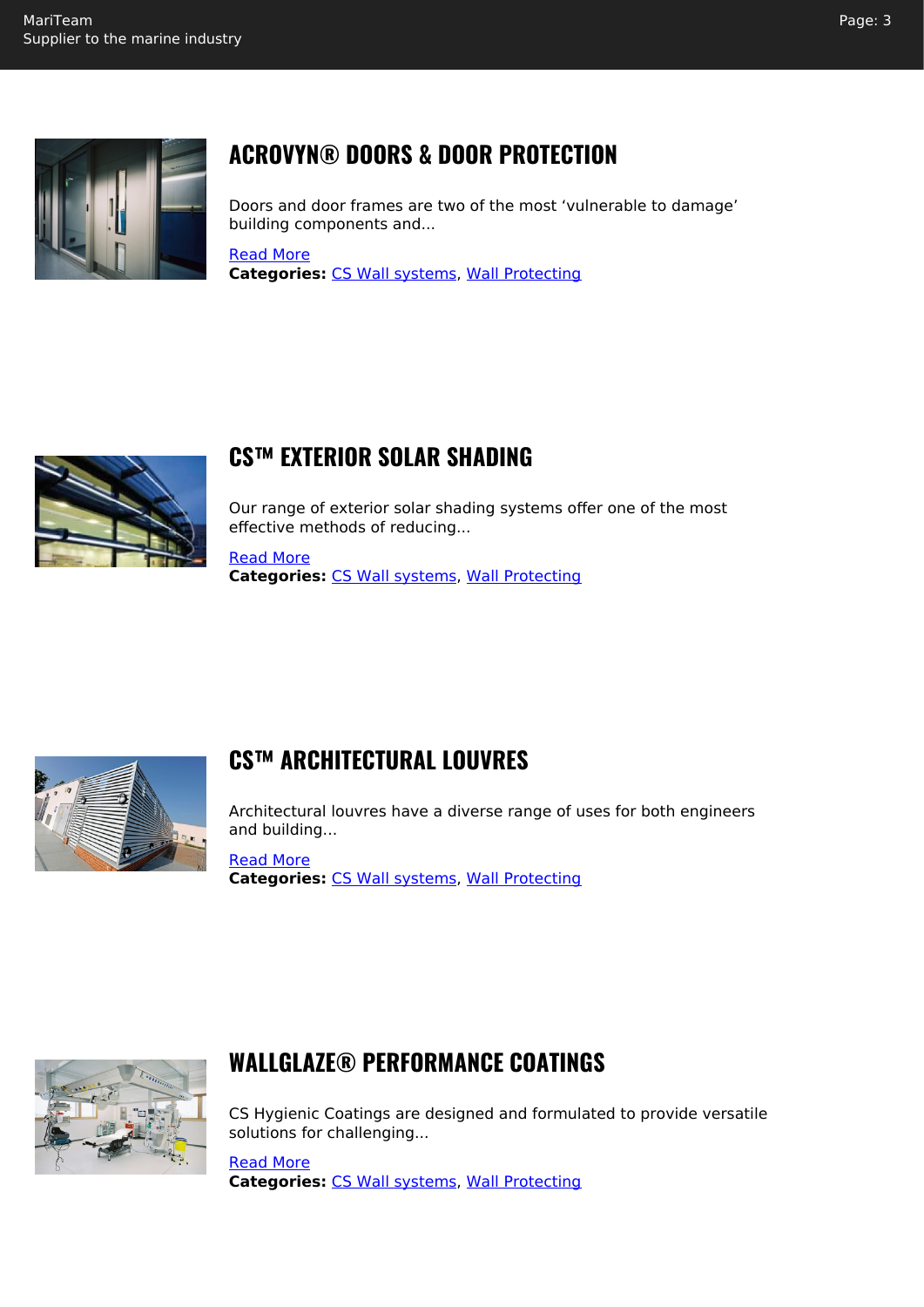

## **SUPERTRAK® PLUS CUBICLE CURTAIN TRACK**

Cubicle curtain systems provide an easy to install and cost-effective partitioning method in...

#### [Read More](https://mariteam.dk/product/supertrak-plus-cubicle-curtain-track/)

**Categories:** [CS Wall systems](https://mariteam.dk/product-category/wall-protecting/cs-wall-systems/), [Wall Protecting](https://mariteam.dk/product-category/wall-protecting/)



#### **EXPLOVENT® EXPLOSION VENTING**

If you're involved with a facility where potentially explosive atmospheres, materials or...

[Read More](https://mariteam.dk/product/explovent-explosion-venting/) **Categories:** [CS Wall systems](https://mariteam.dk/product-category/wall-protecting/cs-wall-systems/), [Wall Protecting](https://mariteam.dk/product-category/wall-protecting/)



## **ACROVYN BY DESIGN® BESPOKE WALL COVERINGS**

Feature walls and bespoke wall coverings have long been the staple of good architectural design,...